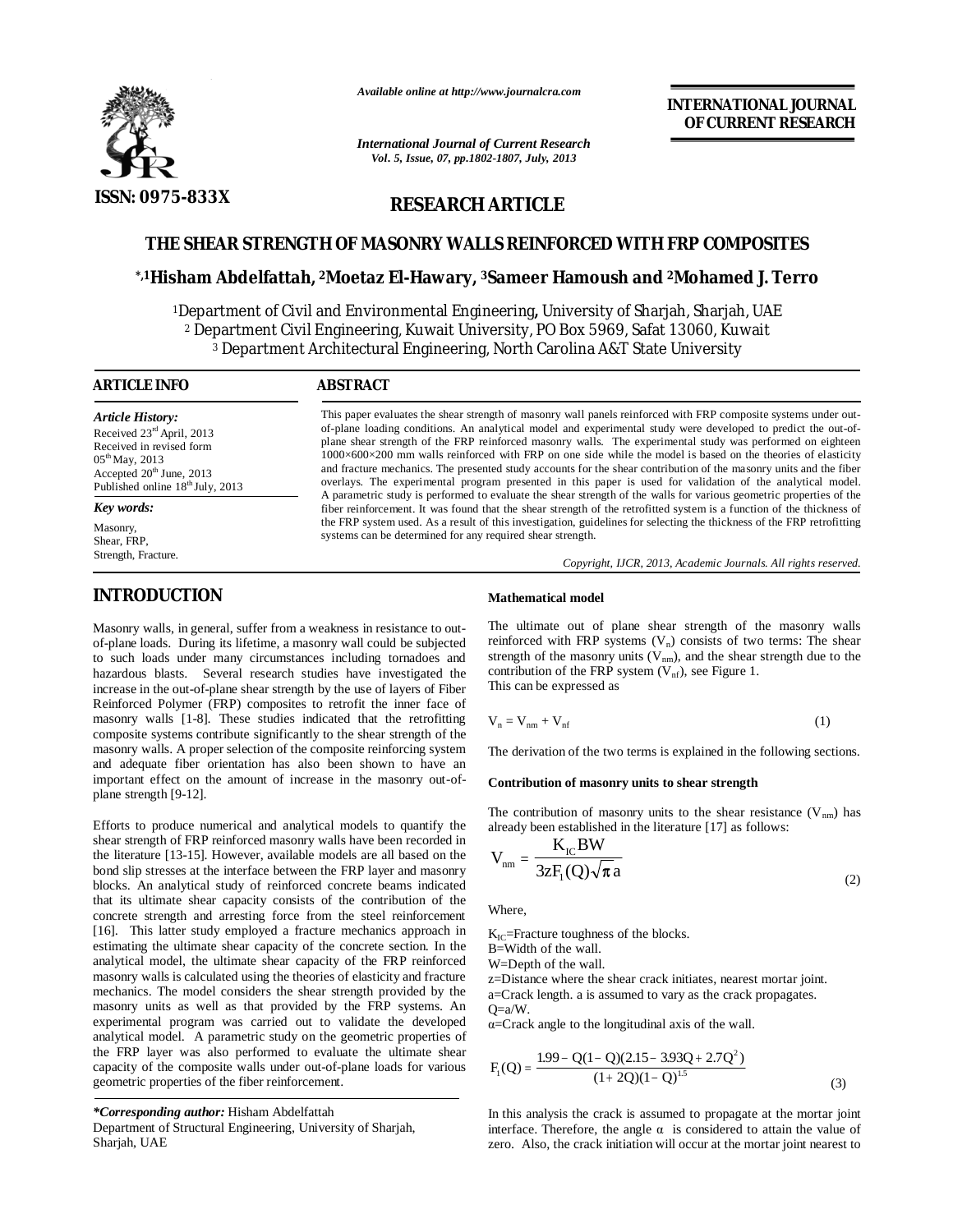the support. This assumption will lead to an exact predetermined value for the variable z in equation (2). Based on above assumptions, it can be noted that the masonry contribution to the shear strength becomes a function of only one variable "a" the crack length along the mortar joint interface.



**Figure 1. Layout of the loading condition, masonry wall, and the FRP plate**

### **2.2 Contribution of FRP overlay to shear strength**

The shear contribution of the FRP overlay  $(V_{nf})$  is determined using basic engineering principles followed by those of fracture mechanics at the onset of a cracking pattern. The FRP contribution to the shear strength as given by ref (12) is (see Figure 1):

$$
V_{\rm nf} = F(z) \left[ \frac{\frac{2}{3}w + \frac{a}{3} - c}{z_{\rm CK}} \right]
$$
 (4)

Where,

 $c=concrete cover = 0$ 

 $z_{CK}=z + (a-c) \cot \alpha$ 

 $F(z)$ =Normal force in the FRP. Calculation of F (z) is derived as follows: The calculation of the normal force  $F(z)$  is derived as stated by (Malek, Saadat Menesh and Ehsani 1998)[18] (see Figure 2).



#### **Figure 2. Free body diagram of an infinitesimal segment of the FRP layer**

From the equilibrium of an infinitesimal segment of the FRP, the interfacial shear stress between FRP (Plate) and masonry is given by:

$$
\tau(x) = \frac{df_p(x)}{dx} t_p
$$
 (5)

Where,

 $f_p(x)$ =Tensile stress in FRP overlays

t<sub>p</sub> =Thickness of FRP overlay

 $\tau$ (x)=The interfacial shear stress

Furthermore, the above equation can be expanded into:

$$
\frac{df_p(x)}{dx} = \frac{G_a}{t_p} \left( \frac{du}{dy} + \frac{dv}{dx} \right)
$$
\n(6)

Where,

Ga=Shear modulus of the adhesive epoxy layer.

u & v=horizontal and vertical displacements in the adhesive layer, respectively.

x & y=Longitudinal and perpendicular dimensions, respectively.

Differentiation of the last equation results in the following expressions:

$$
\frac{d^2 f_p(x)}{dx^2} = \frac{G_a}{t_p} \left( \frac{d^2 u}{dy^2} + \frac{d^2 v}{dx^2} \right)
$$
\n(7)

And,

$$
\frac{d^2v}{dx^2} = \frac{M}{E_m I_{tr}}\tag{8}
$$

Where,

 $M =$ Moment

 $E_m$ =Elastic modulus of masonry in tension

 $I_{tr}$ =Moment of inertia of transformed section based on masonry.

$$
\frac{d^2 u}{dy^2} = \frac{1}{t_a} (\varepsilon_p - \varepsilon_m)
$$
\n(9)

Where,

 $\overline{a}$ 

adhesive epoxy layer assuming perfect bond at the interfaces  $t_{a=}$  $\epsilon_{\rm n} \& \epsilon_{\rm m}$  =Interfacial strains in the lower and upper faces of the Thickness of epoxy layer.

Substituting equations (8) and (9) into equation (7) results in the following expression:

$$
\frac{d^2 f_p(x)}{dx^2} = \frac{G_a}{t_p} \left(\frac{\varepsilon_p}{t_a} - \frac{\varepsilon_m}{t_a} + \frac{M}{E_m I_w}\right)
$$
\n(10)

Since the term 
$$
\frac{M}{E_m I_w}
$$
 is too small, relative to  $\left(\frac{\epsilon_p}{t_a} - \frac{\epsilon_m}{t_a}\right)$  [15],

it can be neglected. Therefore, equation (10) becomes:

$$
\frac{d^2 f_p(x)}{dx^2} - \frac{G_a f_p(x)}{t_p t_a E_p} = -\frac{G_a f_m(x)}{t_p t_a E_m}
$$
\n(11)

$$
\varepsilon_{\rm p} = \frac{f_{\rm p}(x)}{E_{\rm p}}, \quad \text{and} \quad \varepsilon_{\rm m} = \frac{f_{\rm m}(x)}{E_{\rm m}}
$$

Where,

With,

 $E_p$  = Elastic modulus of the FRP

and  $f_m(x)$ =Tensile stress at the outermost tensile end of the masonry block. It is obtained assuming the composite masonry/FRP section is un-cracked under the applied loads.

Solving equation (11) for  $f_p(x)$  gives:

$$
f_p(x) = C_1 \sinh(\sqrt{Ax}) + C_1 \cosh(\sqrt{Ax}) + b_1 x^2 + b_2 x + b_3
$$
 (12)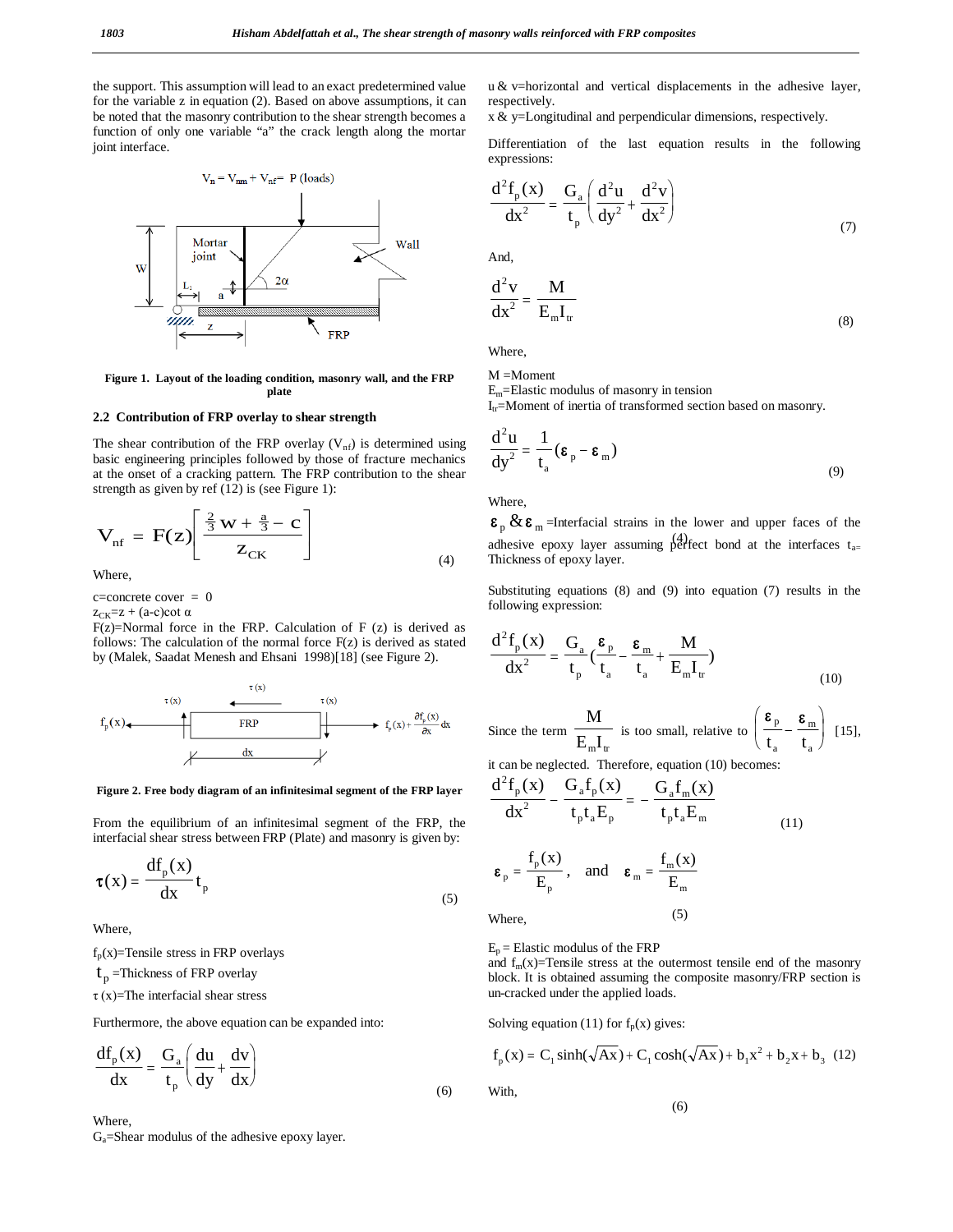$$
A = \frac{G_a}{t_p t_a}, \quad b_1 = \frac{y a_1 E_p}{I_w E_m}, \quad b_2 = \frac{y E_p}{I_w E_m} (2 a_1 L_1 + a_2), \text{ and}
$$

$$
b_3 = E_p \left[ \frac{y}{I_w E_m} (a_1 L_1 + a_2 L_1 + a_3) + 2 b_1 \frac{t_p t_a}{G_a} \right]
$$
(13)

Where,

y=Distance from the centroid of the transformed section to the extreme tensile face of the masonry block

and

 $L_1$ = Distance from the support to the FRP layer If the following change of variable is performed:

 $x_0 = L_1 + x$ 

The coefficients  $a_{1-3}$  can be found from the following moment equation that considers uniformly applied loads:

$$
M(x_0) = a_1 x_0^2 + a_2 x_0 + a_3 \tag{14}
$$

The boundary conditions for the system are:  $f_p(x) = 0$  when  $x = 0$ 

And  $\tau(L_s) = 0$  or  $\frac{df_p}{dx}$  =  $dx$  s<sup> $y - \theta$ </sup> dx p  $L_{\rm s}$ 0

**Where** 

 $L<sub>s</sub>=$ Distance to point of zero shear, mesured from the plate end.

$$
C_1 = \frac{b_3 \sqrt{A} \sinh(\sqrt{A}L_s) - 2b_1 L_s - b_2}{\sqrt{A} \cosh(\sqrt{A}L_s)}, \text{ and } C_2 = -b_3
$$
 (15)

The study by Malek, Saadat Menesh and Ehsani (14) shows that:

 $C_1 = b_3$ , and  $C_2 = -b_3$ 

Substituting C1 and C2, of equation (15), in equation (12) gives:

$$
\tau(x) = b_3 \sqrt{A} \cosh(\sqrt{A} x) - b_3 \sqrt{A} \sinh(\sqrt{A} x) + 2b_1 x + b_2
$$
 (16)

Equation (16) Calculates of the shear force at the fiber/concrete interface for a section defined by the distance z as shown in the figure below:

The normal force in the FRP layer at a distance z from the support can be expressed as:

$$
F = \int_{0}^{z - L_1} \tau(x) b dx
$$
 (17)

Where, b=Width of masonry wall Substituting equation (16) into (17) gives:

$$
F = \int_{0}^{x_{-1}} b(b_3 \sqrt{A} \cosh(\sqrt{A} x) - b_3 \sqrt{A} \sinh(\sqrt{A} x) + 2b_1 x + b_2) dx
$$
  
 
$$
\therefore F = A_f \left[ b_3 \left( 1 - e^{-\sqrt{A}(z - L_1)} \right) + b_2 (z - L_1) + b_1 (z - L_1)^2 \right] (19)
$$

Where,

z=Distance to the mortar joint.  $L_1$ =Distance from the support to the FRP layer. Af =Transverse area of FRP

Equation (19) gives the normal force in the fiber layer expressed as a function of  $L_1$  (the distance form the fiber end to the cracked section) and the applied loads on the wall.

To evaluate the shear strength of the composite system, equations (1), (2) and (4) will be implemented bearing in mind that  $F(z)$  is also a function of the applied shear on the wall.



**Figure 3. Free Body Diagram of the interface between FRP and the masonry wall**

### **Testing program**

on the tension side of the wall and (the remaining nine were reinforced To validate the analytical model, presented in the previous sections, an experimental program has been carried out. Eighteen 1000×600×200 mm hollow concrete masonry walls were built in the laboratory. Nine walls were reinforced externally by one layer of glass fiber composites with two layers of external glass fiber reinforcement. Three different fiber lengths were evaluated: L, L-d/2, and L-d, where L is the wall length and d is the depth of the wall (200 mm). Hollow- 200 mm concrete masonry units (complying with ASTM Specification C90) and type S mortar were used to form the walls.

# **MATERIALS**

(16) the wall units. Three standard  $50(h/m)$  cubes were cast from each of Nine batches of mortar type "S" were employed in the fabrication of the batches and tested for their compression strength, as described in ASTM C 780. An average compressive strength of the mortar of 10.3 MPa was obtained.

#### **Fibers and bonding adhesives**

parts of Tyfo A and B. The two parts are mixed in a ratio of 100:42 by (18) Two fiber reinforcement areas were used in the testing program. The un-reinforced masonry walls were strengthened with a continuous WEB fabric (primary Glass fabric) overlay combined with Tyfo S Hi-Clear epoxy. The mechanical properties of the composite materials used are shown in Table 1. The WEB fibers were attached to the walls using Tyfo S epoxy resin. The Tyfo S epoxy resin consisted of two volume for the standard Tyfo S products. Before placing the wall specimens on the supports, the fabric overlay was trimmed with a grinder to ensure that a uniform distance was maintained from the fabric end to the supports. This trimming was conducted after the bonding epoxy had cured.

**Table 1. Material properties of the fiber used in the experimental program**

| Composite                        | $(19)$ WEB and      |
|----------------------------------|---------------------|
| Materials                        | Tyfo Hi-Clear Epoxy |
| <b>Ultimate Tension Strength</b> | 207 MPa             |
| <b>Ultimate Elongation</b>       | $1.5\%$             |
| <b>Elastic Modulus</b>           | 13,790 MPa          |
| Design Thickness                 | 0.4 mm/layer        |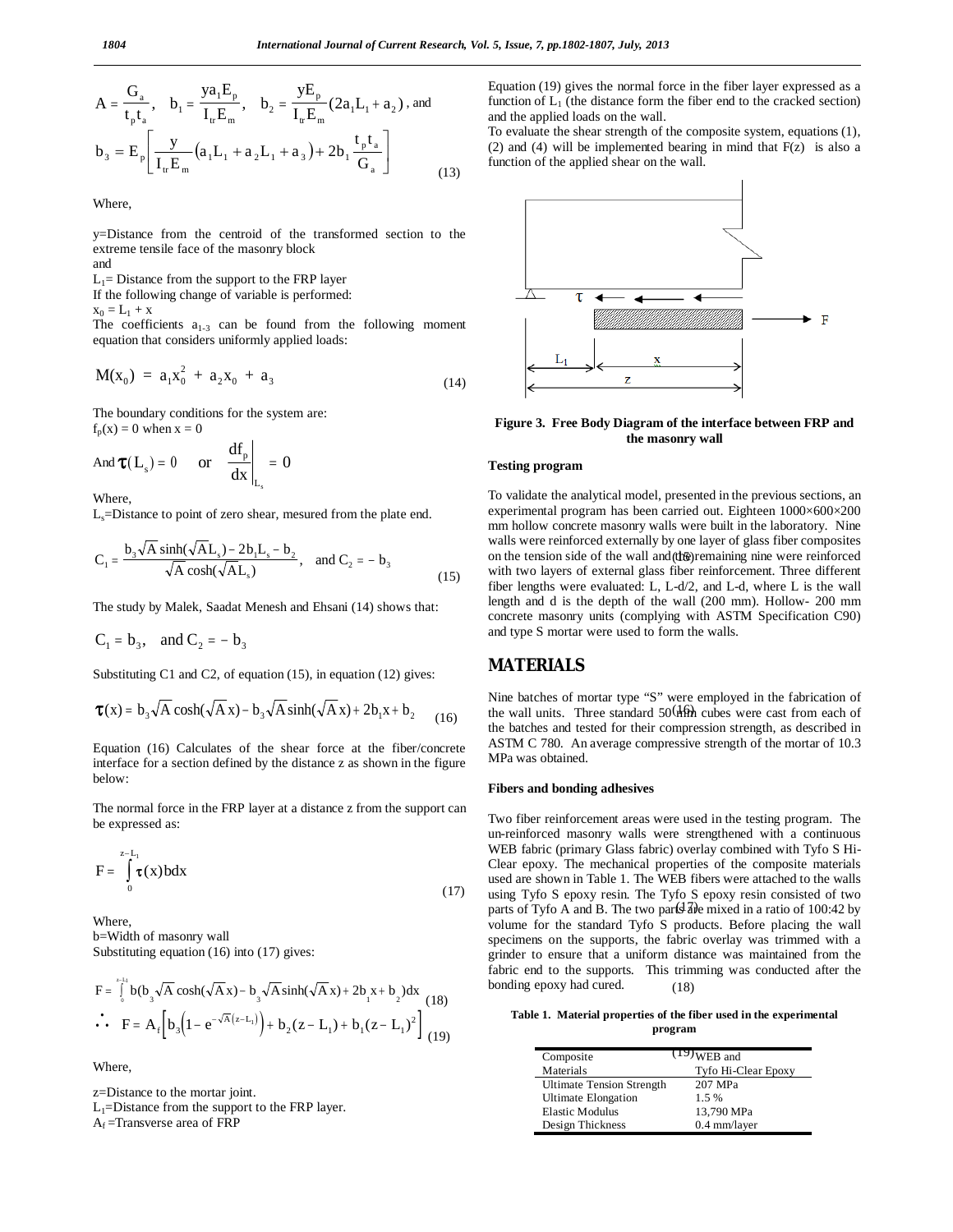**Table 2. Testing configurations of the eighteen masonry wall, where d represents the depth of the masonry wall**

| Set | Wall specimens | Number<br><b>FRP Layers</b> | of Distance from Support, $L_1$ |
|-----|----------------|-----------------------------|---------------------------------|
|     | 1, 2, 3        |                             | d/4                             |
| 2   | 4, 5, 6        |                             | d/2                             |
| 3   | 7, 8, 9        |                             |                                 |
| 4   | 10, 11, 12     |                             | d/4                             |
| 5   | 13, 14, 15     |                             |                                 |
| 6   | 16, 17, 18     |                             | d/2                             |

### **Test setup**

Each of the wall specimens was tested in a simply supported beam configuration in an effort to evaluate the out of plane shear strength of the retrofitted masonry system. A clear span of 900 mm was used for all walls. Two point loads, spaced 225 mm from the supports and at 450 mm centers, were applied to the specimens through wood bearing strips until failure took place.

#### **Test results**

The readings and observations taken during the experimental program consisted of: Applied load-wall deformation relation, failure load, end slippage of the fibers, and modes of failure. Results of those readings/observations are presented and discussed in the following two sections.

### **Load deformation relationships**

The testing program evaluated six different configurations of wall specimens, each set consisting of 3 walls. These configurations are shown in table 2 above. The influence of the two experimental variables (reinforcement ratios and fiber length) on the wall failure loads and deformation are shown in Figures 4 to 9. The loads used in those figures represent the shear loads, which due to the configurations represent 50% of the applied total loads. Figure 4 shows the loads versus the deflection for specimens of Set 1. The load deflection is shown to be linear elastic up to failure, for all walls of Set 1. However, Wall 2 supported more loads than either Wall 1 or Wall 3. The average failure load for the three walls was 26.27 kN. It was noted that the amount of slippage at the fiber ends of the specimens was extremely small and it appears that almost a perfect bond existed between the fiber overlay and wall, for the stress levels evaluated. The load deflection curves shown in Figure 5 (Set 2) are shown to be linear elastic up to failure in walls 4 and 5. Wall 6 revealed more ductile behavior than either Wall 4 or Wall 5. The average failure load for the three walls was 26.46 kN.



**Figure 4. Load Vs. Deflection of Specimens 1, 2, 3, for Two Layers With 812.8 x 609.6 x 0.36 mm Fiber Composites**

The load deflection curves shown in Figure 6 (Set 3) exhibit nonlinear behavior with a continuously reducing slope. The average failure load for the three walls was 23.62 kN. Figure 7 shows the load versus the deflection for the wall specimens of Set 4. The load



**Figure 5. Load Vs. Deflection of Specimens 4, 5, 6, for Two Layers with 711.2 x 609.6 x 0.36 mm Fiber Composites**



**Figure 6. Load Vs. Deflection of Specimens 7, 8, 9, for Two Layers With 914.4 x 609.6 x 0.36 mm Fiber Composites**



**Figure 7. Load Vs. Deflection of Specimens 10, 11, 12, for One Layer with812.8 x 609.6 x 0.36 mm Fiber Composites**



**Figure 8. Load Vs. Deflection of Specimens 13, 14, 15, for One Layer with 914.4 x 609.6 x 0.36 mm Fiber Composites**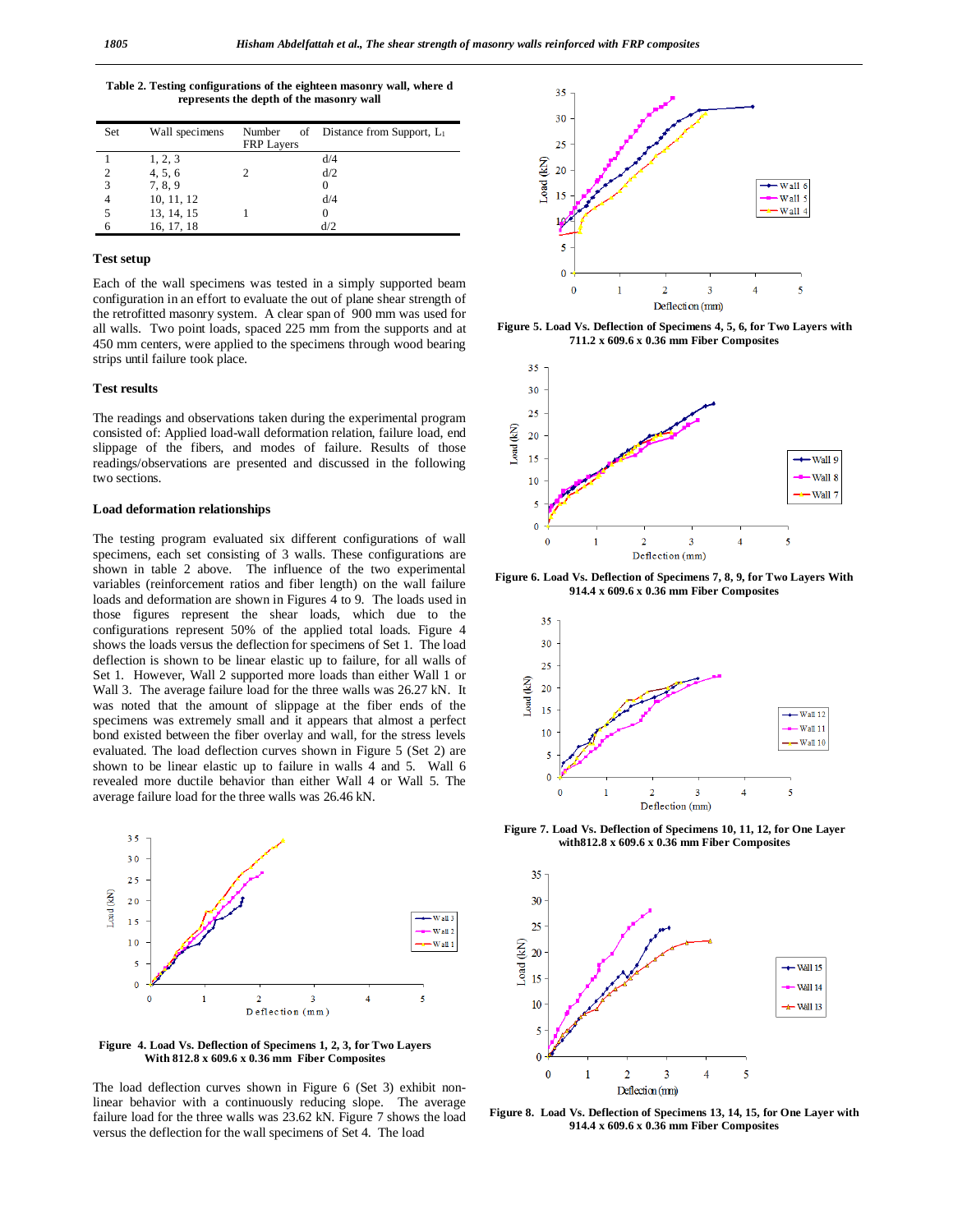

**Figure 9. Load Vs. Deflection of Specimen 16, 17, 18, for One Layer With 711.2 x609.6 x 0.36 mm Fiber Composites**

deflection of this configuration is shown to be nonlinear elastic up to failure. Wall 11 supported more loads than either Walls 10 or 12, and the average failure load for the three walls was 24.4 kN. The load deflection curves in Figure 8 (Set 5) show the nonlinear elastic behavior of Walls 13, 14 and 15. Wall 13 revealed a more ductile behavior than either Wall 14 or Wall 15. The average failure load for the three walls was 25.3 kN. The load deflection curves in Figure 9 (Set 6) show that Walls 16, 17, and 18 exhibited essentially linear elastic behavior up to failure. The average failure load for the three walls was 26.26 kN.

#### **Modes of failure**

Table 3 summarizes the failure loads. It was noted during testing that three specimens failed in a typical diagonal shear failure and the remaining fifteen specimens failed by opening of the mortar joint in the shear area, followed by the formation of a diagonal shear crack that extended from the vertical joint to the point of the concentrated load. Final failure occurred when the block web crack met the interface between the fiber and the masonry blocks and then it propagated along the interface to the fiber composite end.

Also shown in table 4 is a difference between experimental and analytical ranging from 1.1% to 18.3%. This is expected since the strength of masonry blocks joined by mortar is unpredictable due to the non-homogeneous nature of this composite material. It is also noted that, in general, less error between experimental and analytical data is observed when the thickness of FRP layer is doubled. This could be attributed to the higher contribution of FRP to the shear capacity, since FRP is more homogeneous and its properties more predictable than the masonry-mortar composite.

**Table 4. Comparison between experimental and analytical shear capacity results. Where d represents the depth of the masonry wall**

| Number of<br><b>FRP Layers</b> | Distance from<br>Support, $L_1$ | Experimental<br>$P_u(kN)$ | Analytical<br>$P_u(kN)$ | Difference as %<br>of Experimental |
|--------------------------------|---------------------------------|---------------------------|-------------------------|------------------------------------|
|                                |                                 | 25.2                      | 21.9                    | 13.3                               |
|                                | d/4                             | 24.3                      | 21.9                    | 10.0                               |
|                                | d/2                             | 26.2                      | 21.4                    | 18.3                               |
|                                | 0                               | 23.6                      | 27.6                    | 17.0                               |
|                                | d/4                             | 26.2                      | 26.5                    | 1.1                                |
|                                | d/2                             | 26.4                      | 25.4                    | 3.8                                |

Furthermore, a parametric analysis, using the analytical model, has been performed to study the effect of increasing the thickness of the FRP layer. The results of this analysis are shown in table 5.

**Table 5. Parametric analytical shear capacity results, where d represents the depth of the masonry wall.**

| Distance from Support, $L_1$ | Analytical $P_u(kN)$ |
|------------------------------|----------------------|
| 0                            | 36.3                 |
| d/4                          | 35.9                 |
| d/2                          | 35.1                 |
| 0                            | 38.3                 |
| d/4                          | 37.8                 |
| d/2                          | 37.3                 |
| 0                            | 42.6                 |
| d/4                          | 42.2                 |
| d/2                          | 41.7                 |
|                              |                      |

| Specimen No. | Number of<br>Reinforcement Layers | Distance from Supports<br>(wall depth $d = 193.7$ mm) | Maximum Loads (kN) | Average Deflection at<br>max loads (mm) | Average Maximum<br>Loads $(kN)$ |
|--------------|-----------------------------------|-------------------------------------------------------|--------------------|-----------------------------------------|---------------------------------|
| $\perp$      | 2L                                | d/4                                                   | 66                 | 2.5                                     |                                 |
| 2            | 2L                                | d/4                                                   | 51.1               | 2.1                                     | 52.4                            |
| 3            | 2L                                | d/4                                                   | 40                 | 1.7                                     |                                 |
| 4            | 2L                                | d/2                                                   | 50.2               | 3.3                                     |                                 |
| 5            | 2L                                | d/2                                                   | 55.8               | 2.7                                     | 52.8                            |
| 6            | 2L                                | d/2                                                   | 53                 | 4.5                                     |                                 |
|              | 2L                                | $\mathbf{0}$                                          | 40.9               | 2.7                                     |                                 |
| 8            | 2L                                | $\mathbf{0}$                                          | 46.5               | 3.2                                     | 47.1                            |
| 9            | 2L                                | $\Omega$                                              | 53.9               | 3.5                                     |                                 |
| 10           | 1L                                | d/4                                                   | 47.4               | 2.9                                     |                                 |
| 11           | 1L                                | d/4                                                   | 50.2               | 3.8                                     | 48.7                            |
| 12           | 1L                                | d/4                                                   | 49.3               | 3.3                                     |                                 |
| 13           | 1L                                | $\mathbf{0}$                                          | 45.6               | 4.0                                     |                                 |
| 14           | 1L                                | $\Omega$                                              | 56.7               | 2.6                                     | 50.5                            |
| 15           | 1L                                | $\Omega$                                              | 50.2               | 3.1                                     |                                 |
| 16           | 1L                                | d/2                                                   | 52.1               | 2.7                                     |                                 |
| 17           | 1L                                | d/2                                                   | 58.6               | 3.2                                     | 52.4                            |
| 18           | 1L                                | d/2                                                   | 47.4               | 2.8                                     |                                 |

**Table 3. Experimental results from the masonry wall specimens**

### **Validation of the mathematical model and discussions of results**

The mathematical model was used to predict the ultimate shear load for the cases considered in the experimental program. A comparison between analytical and experimental results is presented in Table 4.

The results in table 4, in general, show an increase in the average shear capacity with the increase of FRP area. This remark is particularly true when examining results obtained from the analytical model as the increase due to the use of two FRP layers compared to one layer is 22%.

Figures 10a and 10b show the effect of the distance of the FRP layer from the support and the number of FRP layers on the ultimate shear capacity of the composite masonry wall respectively. Data in these figures are based on results from the analytical model only. Figures 10a and 10b clearly show that the ultimate shear capacity increases with the increase in the number FRP layers. The distance of the FRP layer from the support, however, has a less significant effect on the shear capacity of the composite masonry walls. Using second order polynomial trend line, the ultimate shear for a wall with zero FRP layers may be estimated to be 16 kN. The approximate increase due to